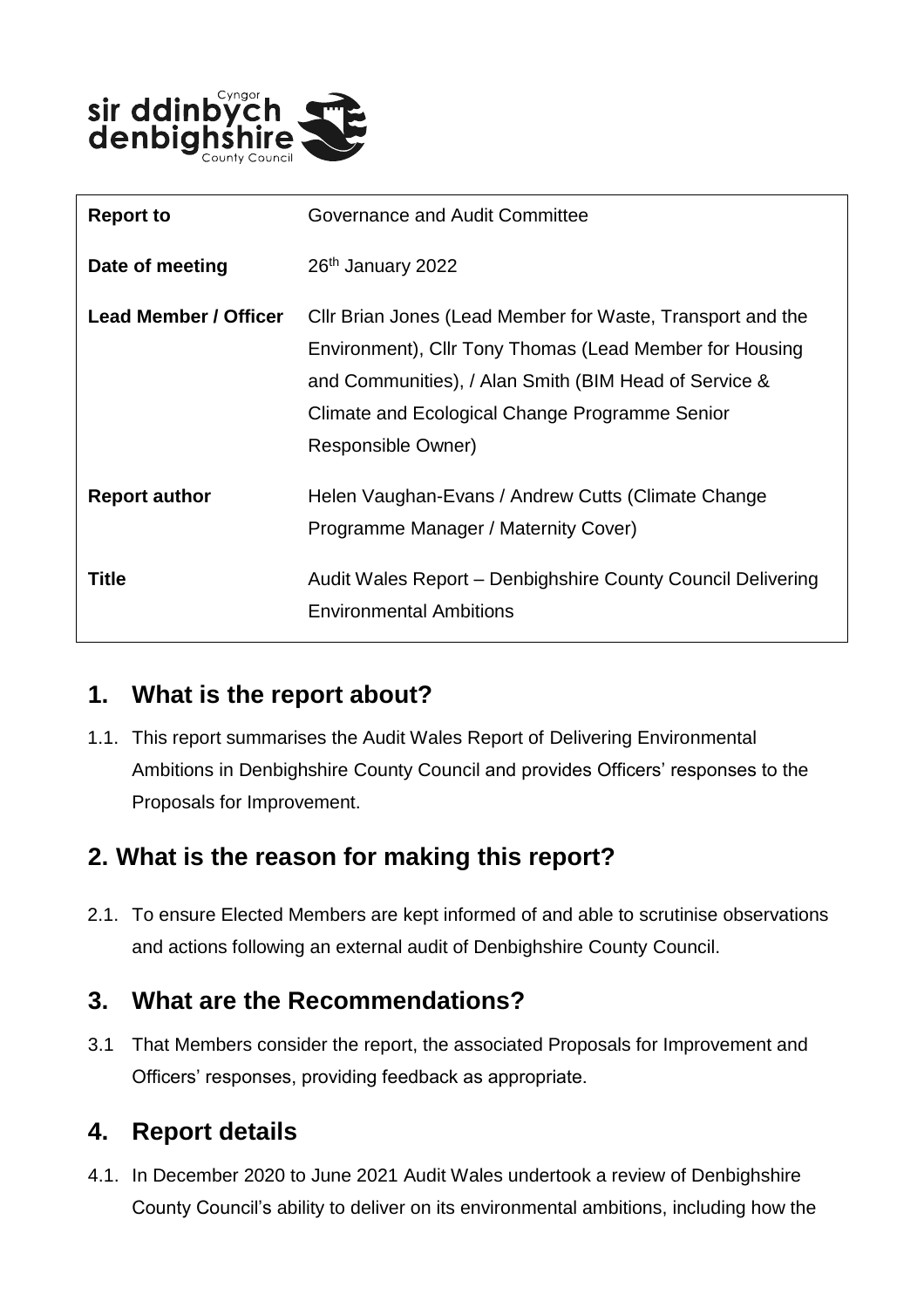Council plans to integrate, embed, measure, and communicate its environmental ambitions. The full report is included in Appendix 1.

- 4.2. The final report was issued in October 2021 and reached the conclusion that the Council is making excellent progress in embedding its environmental ambitions.
- 4.3. The report stated that this conclusion had been reached because:
	- The Council has moved quickly to embed its environmental ambitions in its strategic planning frameworks and has allocated significant resources, but the full cost of the ambition is not yet known.
	- The Council has communicated well with citizens, trying to inform, influence and change behaviours, and more comprehensive stakeholder mapping would further strengthen engagement.
	- The Council has worked hard to communicate and train both councillors and staff, and though understanding is developing well more detail is needed on what 'ecologically positive' means to the Council and how the ambitions influence everyone's daily work.
	- The Council has put baseline measures in place using an established performance framework, reporting over the next year will help the environmental ambitions to embed and the measures to evolve.
- 4.4. The report goes on to make 10 recommendations for improvement. Appendix 2 provides the recommendations for improvement and officers' initial response including what is proposed to be done in response.

#### **5. How does the decision contribute to the Corporate Priorities?**

5.1 Delivering on the Council's Environmental Ambitions will make a direct contribution to delivering upon the Council's Climate Change and Ecological Emergency declaration which committed the Council to become Net Carbon Zero by 2030 and improve biodiversity in Denbighshire. It will also make a direct contribution to delivering upon the subsequently adopted Climate and Ecological Change Strategy 2021-2030, by supporting the reduction in carbon emissions, increase in carbon sequestration and improvement of species richness of our land so that the Council can achieve its 2030